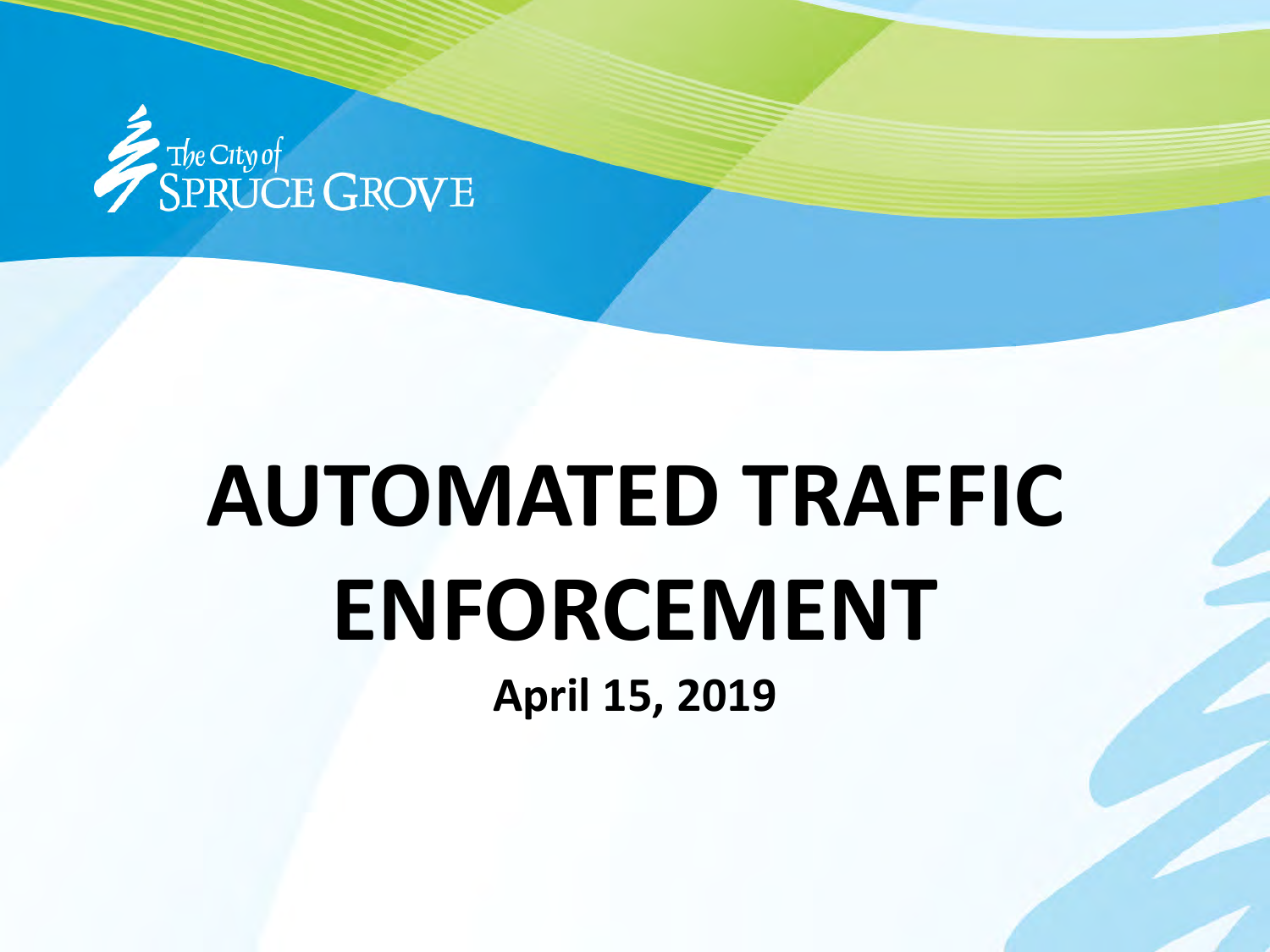### *Overview*

- Updated information on approved motions and recommendations.
- Further information on revenue allocation.
- Introduce Council Policy.

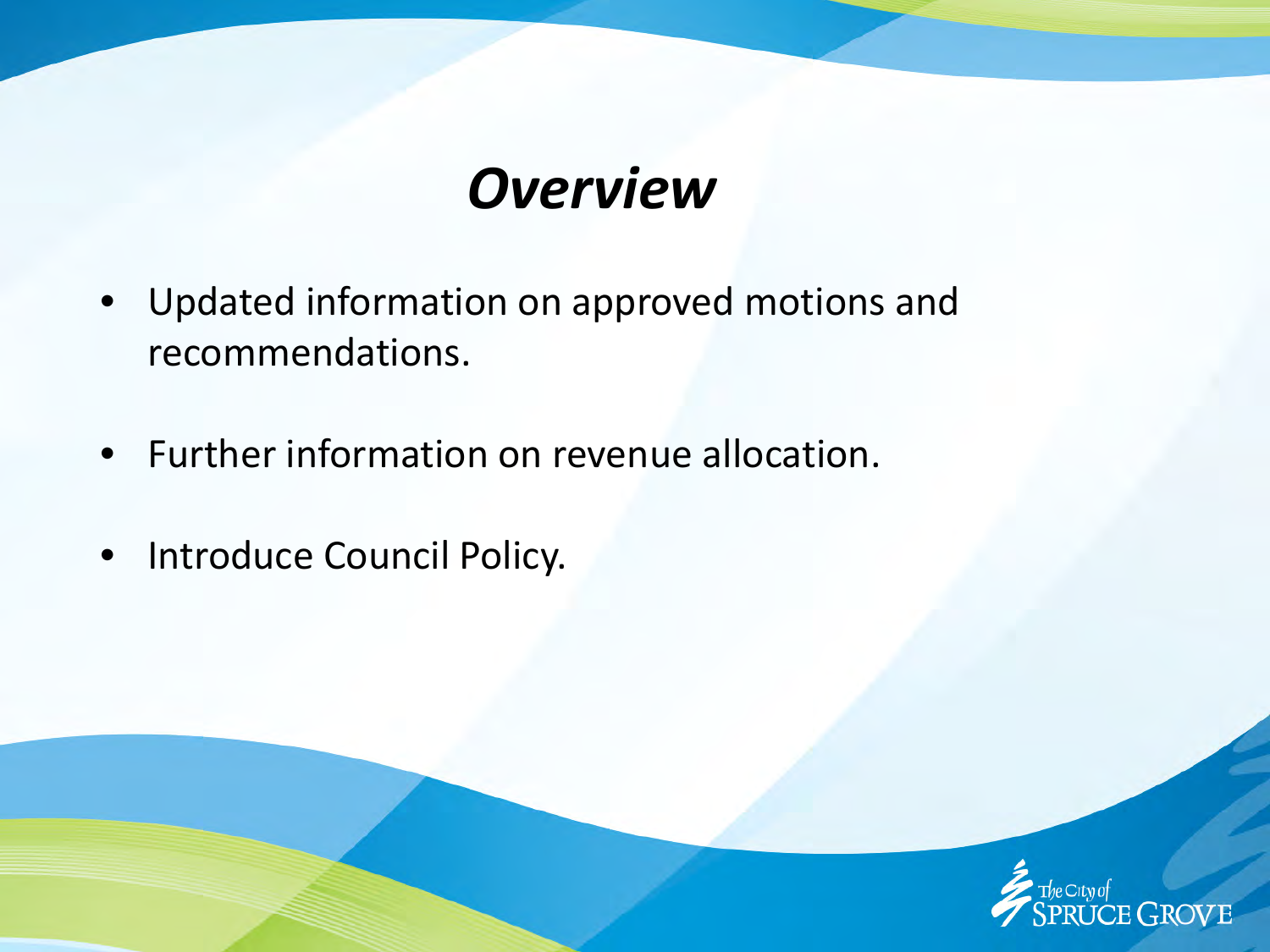Failure to Stop

- AJSG opinion
- Warning ticket
	- No distinction on "type" (applicable to all)
	- Nothing stopping but asked why
- Tolerance on rolling stops (i.e. certain speed limit) RCMP decision but isn't ever likely nor recommended
- Manned enforcement considerations
	- Could increase over ATE
	- Fine is same but also comes with automatic point reductions (no discretion)
- Example of data

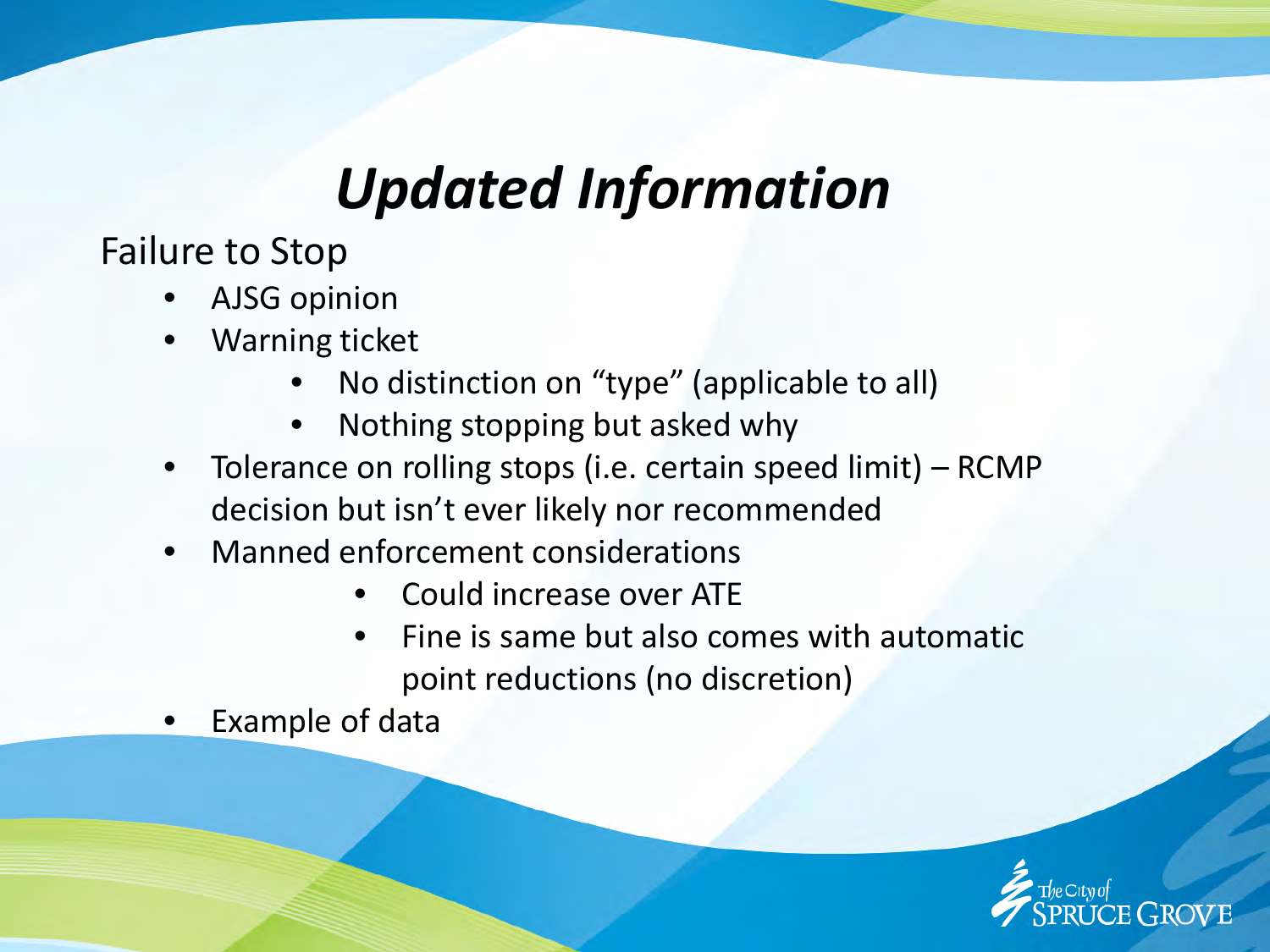#### Failure to Stop

There were 1,228.75 hours of enforcement of **Failure to Stop** at a stop sign.

During this time there were 4,671 violations witnessed and 3,237 tickets issued.



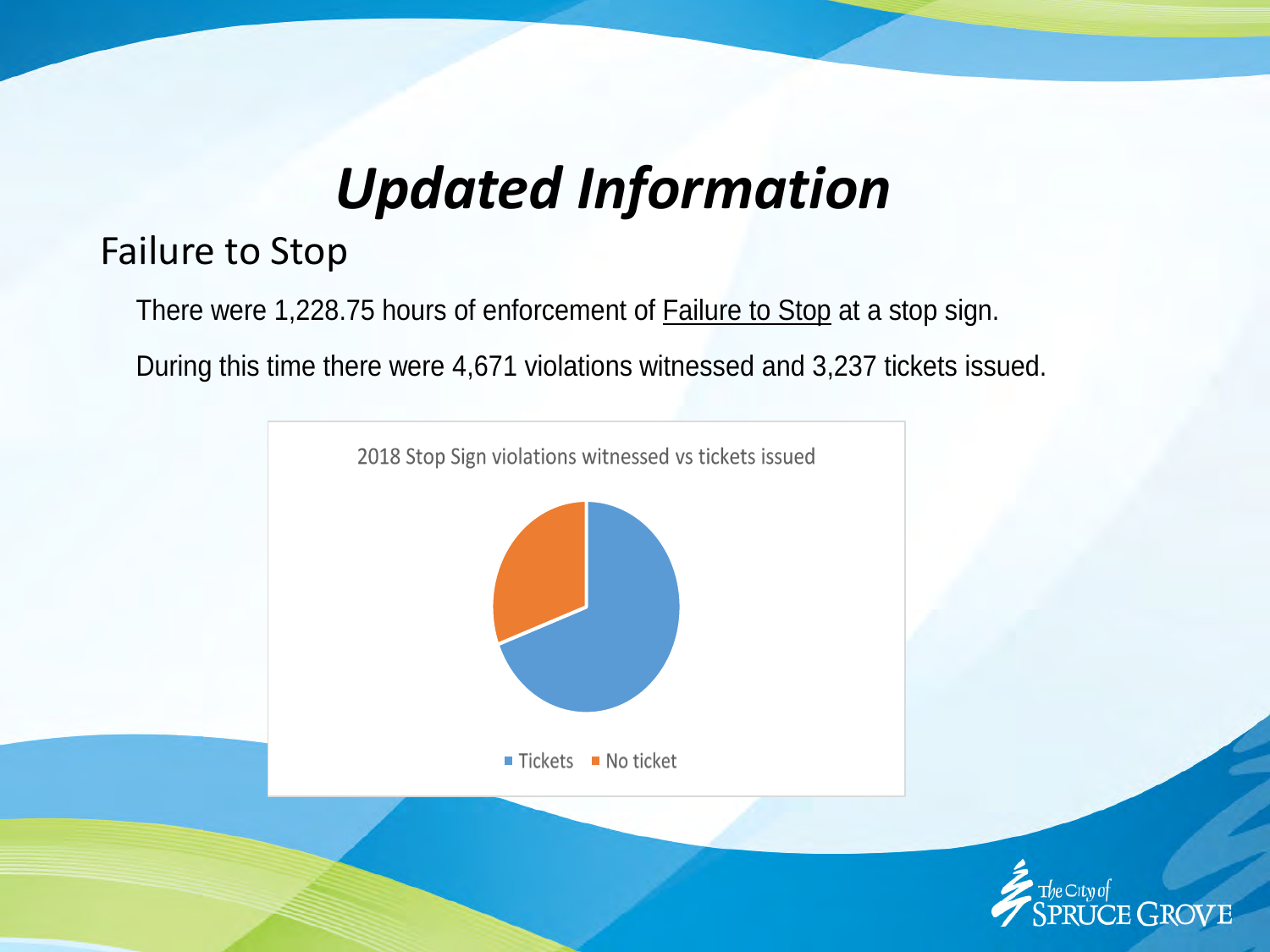#### Failure to Stop

Comparison to 2017



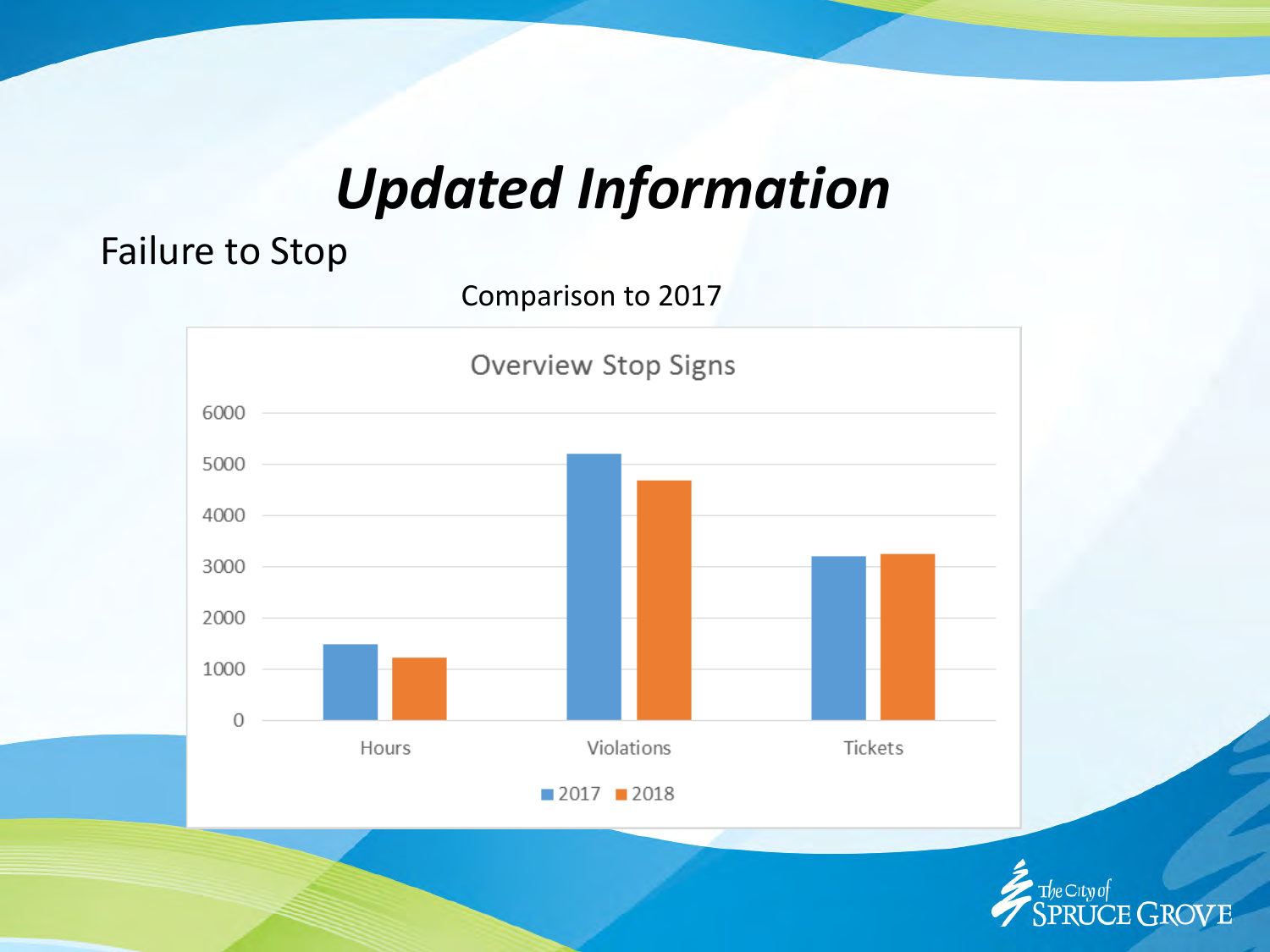#### Failure to Stop



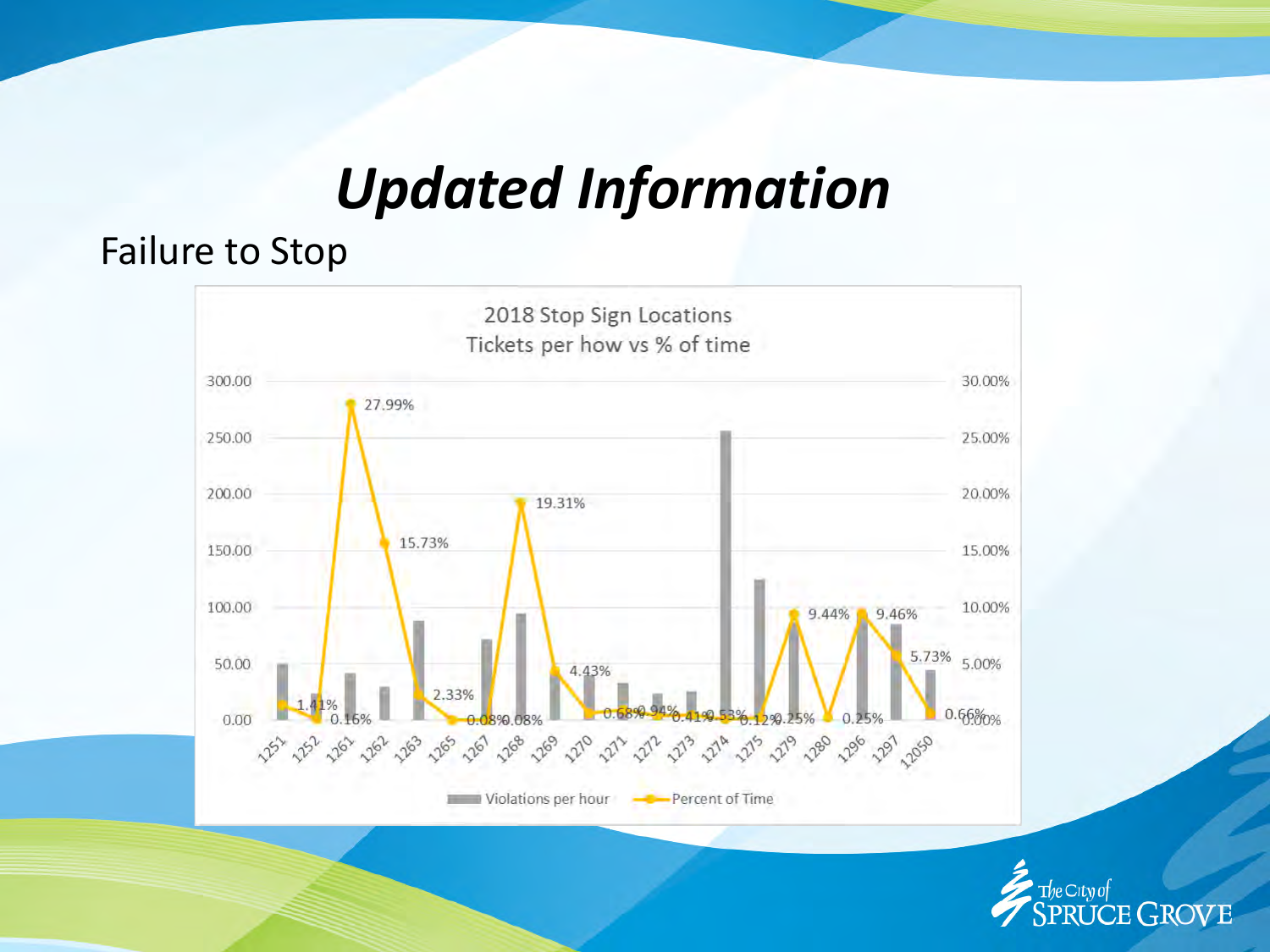Mobile ATE Hours

- Consideration of reduced hours now vs. in future
- RFP will include a 10% reduction over current mobile ATE hrs
- Contract does state and will continue to state we could do more if requested or necessary

#### FAQ's

• On website and available with other requirements by June 1

#### Advisory Committee

• Bringing forward ASAP.

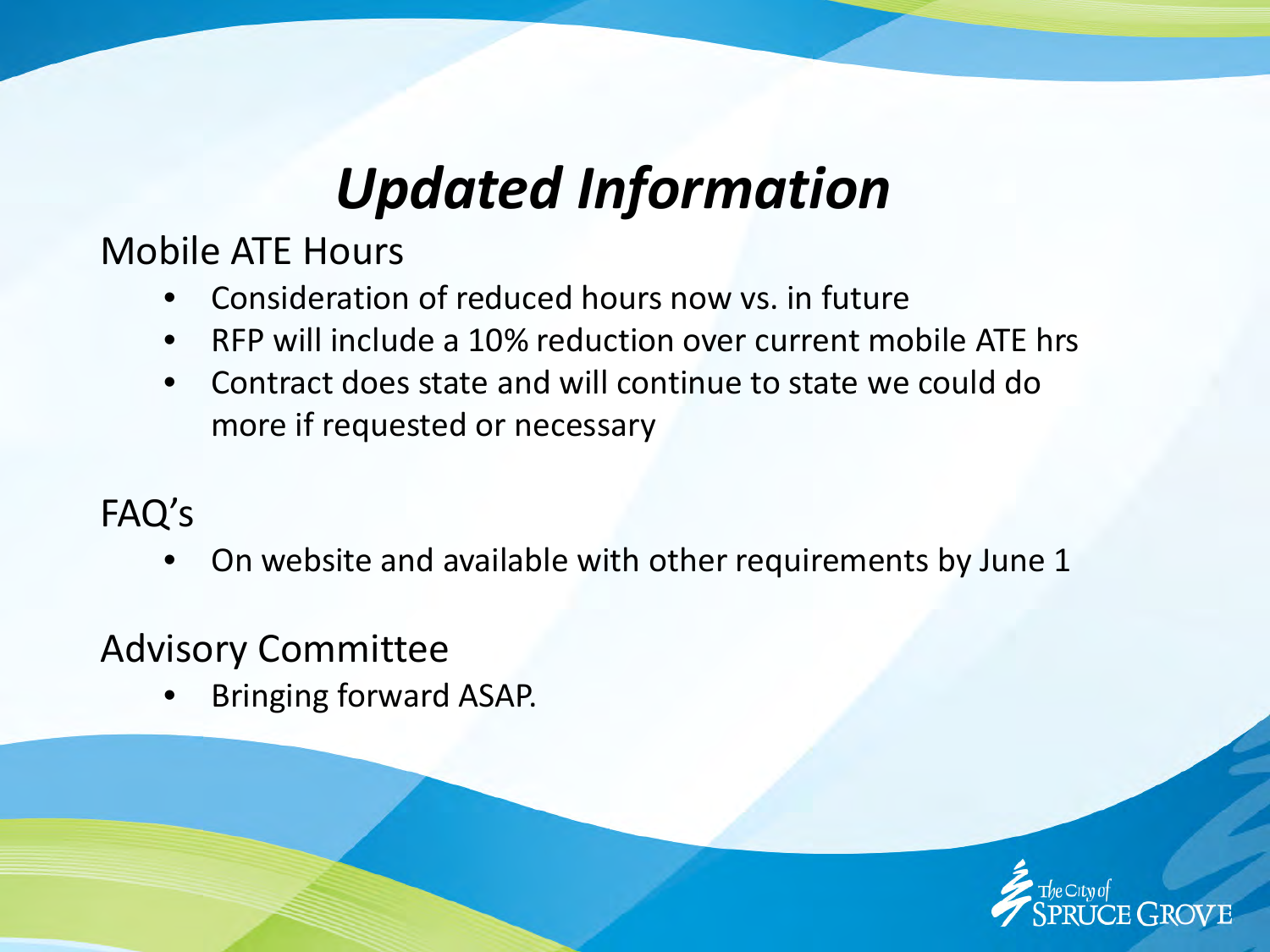- Recommended motion defeated on Mar 25, 2019
- Commitment to bring further information from administration
- Finance was not present during first two discussions
- 2020-2022 Corporate Plan being worked on as we speak

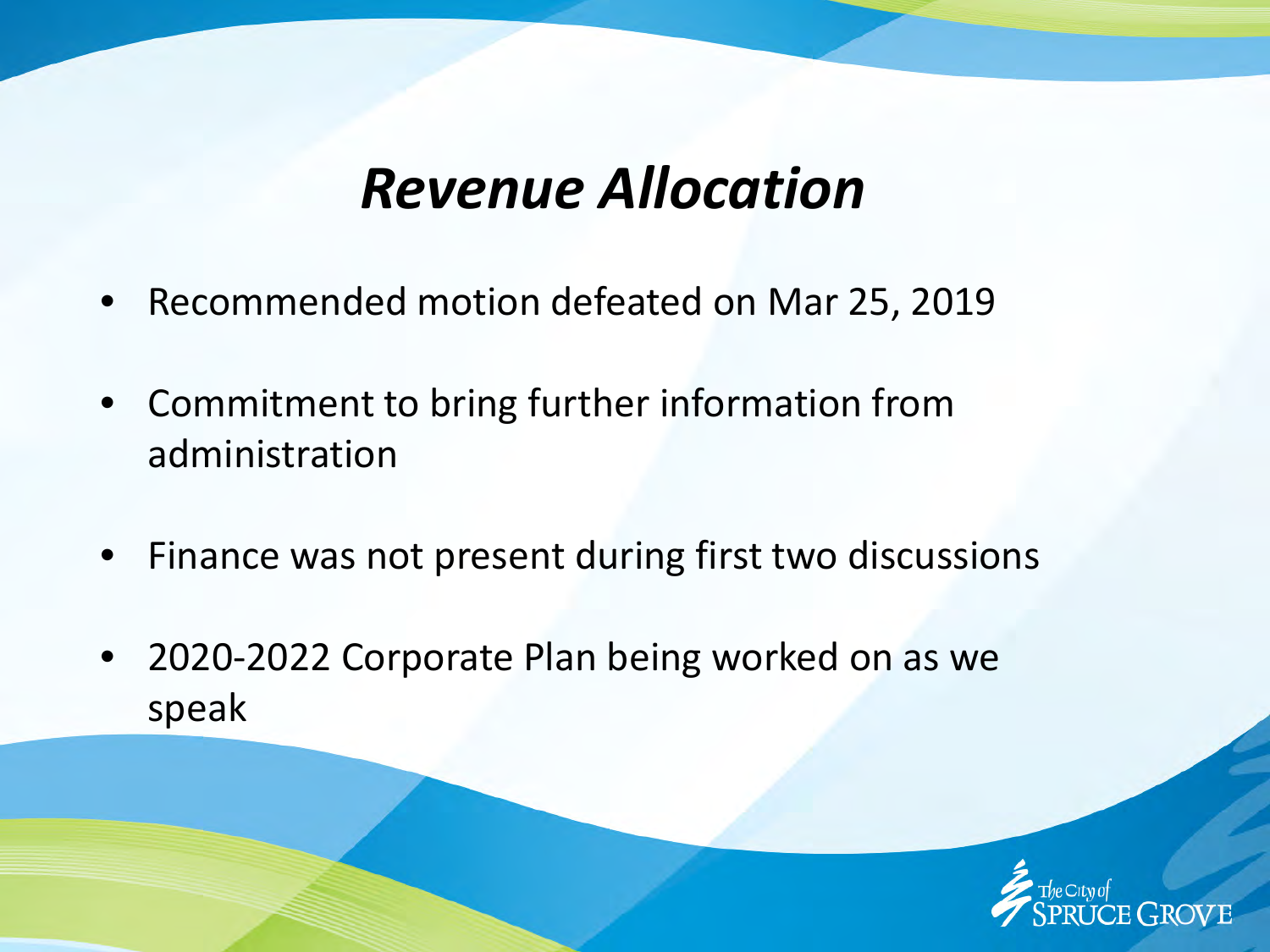Two issues: Perception & Dependency

Perception

- Report and presentation discussed perception on both sides.
- Council concern is the "general revenue" perception.
- Revenue is revenue.
- All other recommendations will significantly address transparency and perception.
- Allow for those recommendations to be implemented vs. changing a significant accounting practice for the City.
- Far greater breakdown and disclosure on what we spend on safety initiatives (example in subsequent slides).

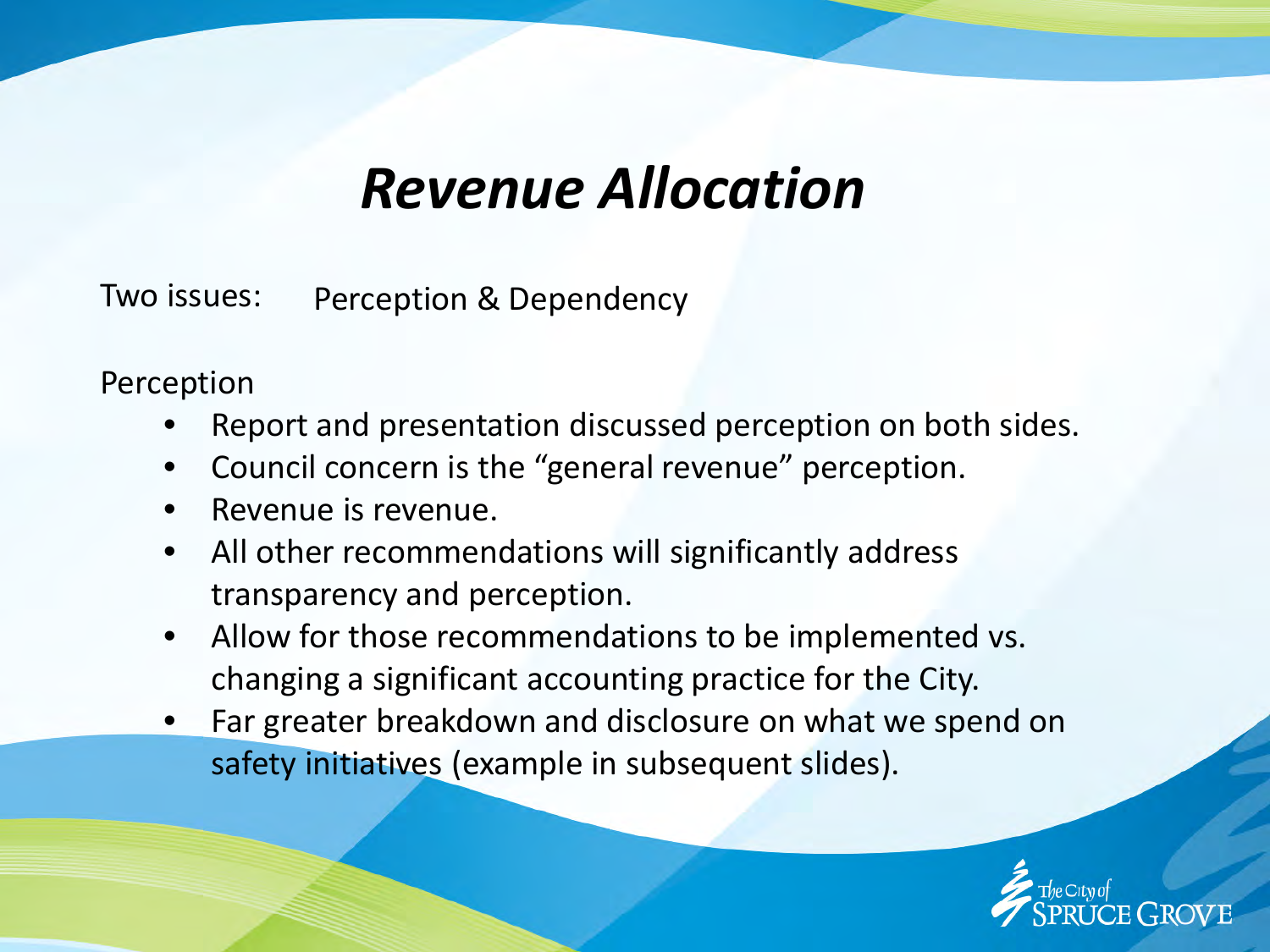- How is "dependency" viewed?
	- City is "dependent" on all revenue projections (user fees, building/development, offsite levies, fines).
	- Percentage of overall expenses?
	- Relation to 1% of tax?
- Where revenues get allocated to does not change dependency.
- Reserves trigger additional accounting processes and decision making.
- City already has "accumulated surplus" concerns.

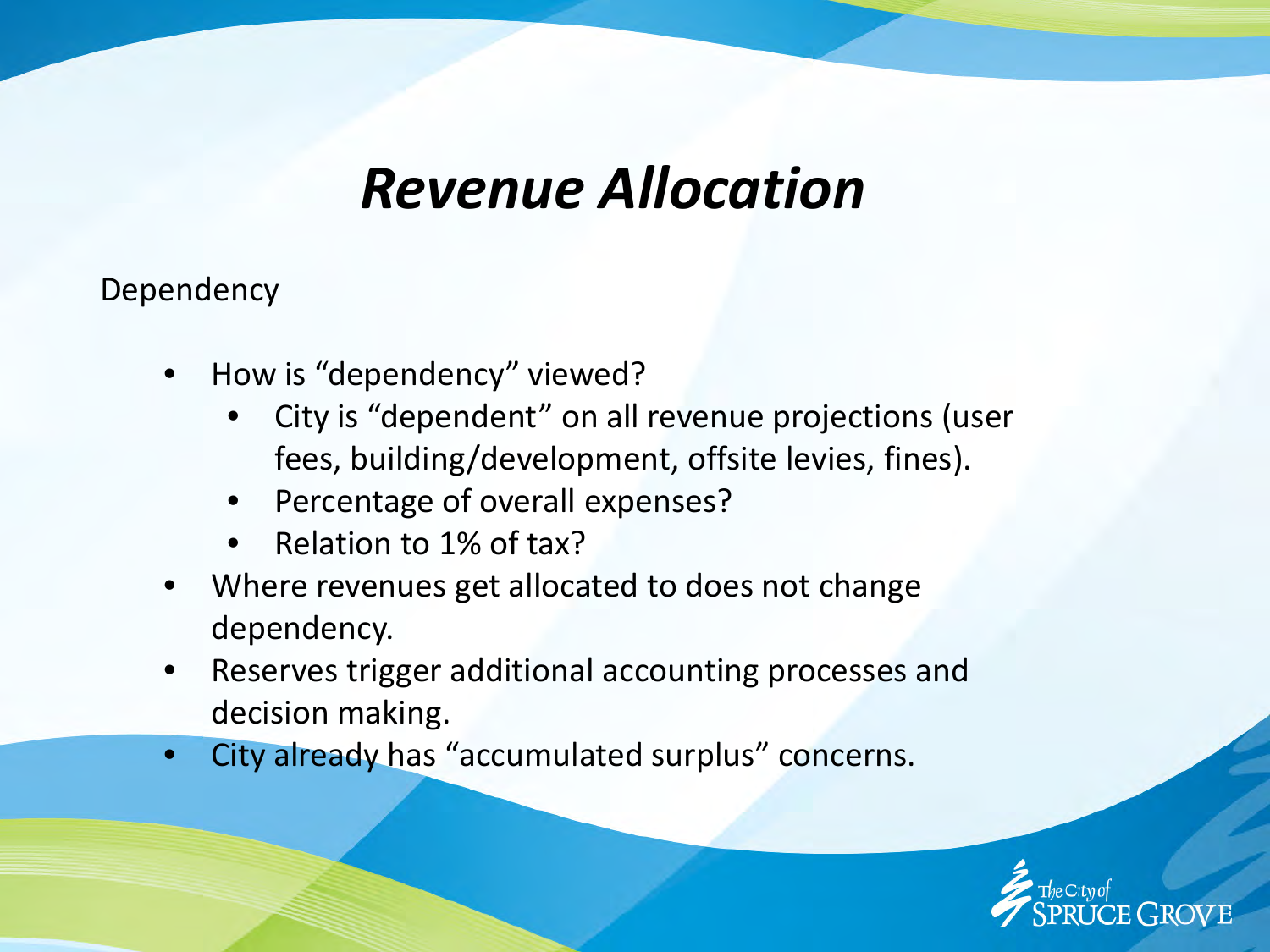| Revenue to General Rev.          | Year 1          | Year <sub>2</sub>              | Year <sub>3</sub>         | Year 4                 |  |
|----------------------------------|-----------------|--------------------------------|---------------------------|------------------------|--|
| <b>Net Revenue</b>               | \$1,000,000     | \$1,000,000                    | \$1,000,000               | (1,000,000)<br>\$      |  |
| <b>Allocated to Reserve</b>      | $\varsigma$     | \$                             | \$                        | \$                     |  |
| <b>Remaining Revenue</b>         | \$1,000,000     | \$1,000,000                    | \$1,000,000               | \$<br>(1,000,000)      |  |
|                                  |                 |                                |                           |                        |  |
| <b>Budget Shortfall/Decision</b> | $\zeta$         | \$<br>$\overline{\phantom{a}}$ | \$                        | (1,000,000)<br>$\zeta$ |  |
| Dedicate 20% to Reserve          | Year 1          | Year 2                         | Year <sub>3</sub>         | Year 4                 |  |
| <b>Net Revenue</b>               | \$1,000,000     | \$1,000,000                    | \$1,000,000               | (1,000,000)<br>\$      |  |
| <b>Allocated to Reserve</b>      | 200,000<br>S    | \$<br>200,000                  | \$<br>200,000             | $\varsigma$            |  |
| <b>Remaining Revenue</b>         | 800,000<br>\$   | \$<br>800,000                  | \$<br>800,000             | \$<br>(1,000,000)      |  |
|                                  |                 |                                |                           |                        |  |
| <b>Budget Shortfall/Decision</b> | \$<br>(200,000) | Ś<br>(200,000)                 | $\mathsf{S}$<br>(200,000) | $\zeta$<br>(400,000)   |  |



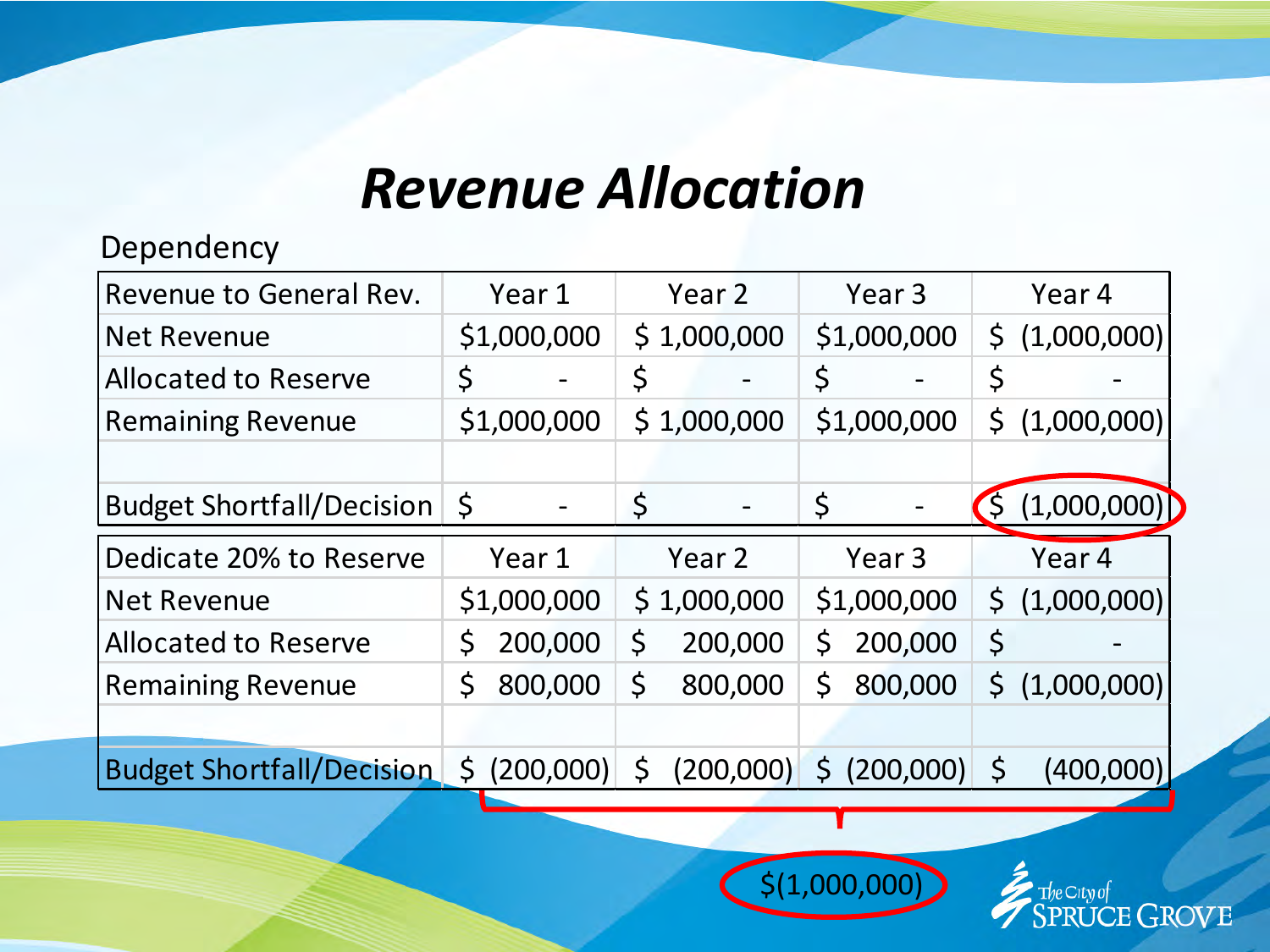| Automated Traffic Enforcement - City of Spruce Grove |             |             |             |                  |                                   |                 |
|------------------------------------------------------|-------------|-------------|-------------|------------------|-----------------------------------|-----------------|
|                                                      | Actual      | Actual      | Actual      | <b>Budget</b>    | Forecast                          | Forecast        |
|                                                      | 2016        | 2017        | 2018        | 2019             | 2020                              | 2021            |
| Revenue                                              | \$5,213,361 | \$4,644,216 | \$3,644,476 | \$4,522,000      | \$4,522,000                       | \$4,522,000     |
| <b>Expenses</b>                                      | \$2,474,324 | \$1,752,306 | \$1,457,283 | \$1,814,000      | \$1,814,000                       | \$1,814,000     |
| Net Revenue                                          | \$2,739,037 | \$2,891,910 | \$2,187,193 | \$2,708,000      | \$2,708,000                       | \$2,708,000     |
| % of Overall Operating Budget                        | 3.4%        | 3.6%        | 2.4%        | 2.8%             | 2.5%                              | 2.4%            |
| Automated Traffic Enforcement - City of Spruce Grove |             |             |             |                  |                                   |                 |
|                                                      |             |             |             |                  |                                   |                 |
|                                                      | Actual      | Actual      | Actual      | <b>Bu</b><br>get | For cast                          | Ford cast       |
|                                                      | 2016        | 2017        | 2018        | <b>19</b>        | 2 <sub>0</sub><br>$\overline{20}$ | 20<br><u>l</u>  |
| Revenue                                              | \$5,213,361 | \$4,644,216 | \$3,644,476 | $$3,6$ 4,476     | \$3,64<br>,476                    | $$3,6$ 4,476    |
| <b>Expenses</b>                                      | \$2,474,324 | \$1,752,306 | \$1,457,283 | \$1,4<br>7,283   | $$1,4$ $7,283$                    | $$1,4$ 7,283    |
| Net Revenue                                          | \$2,739,037 | \$2,891,910 | \$2,187,193 | $$2,1$ 7,193     | $$2,18$ $7,193$                   | $$2,18$ $7,193$ |

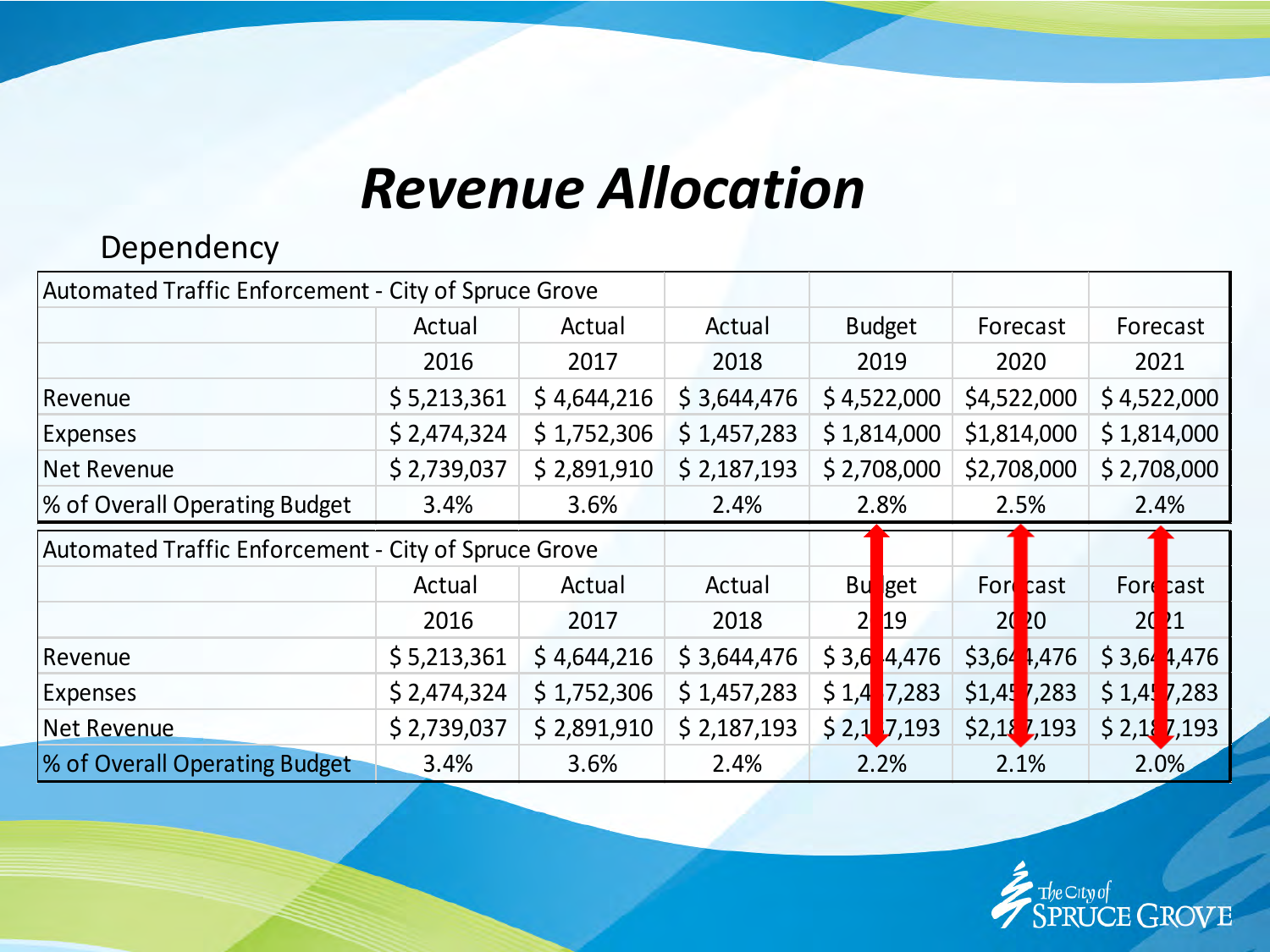| Net ATE Revenue in Relation to 1% of Tax |                        |                            |                      |  |
|------------------------------------------|------------------------|----------------------------|----------------------|--|
|                                          |                        |                            |                      |  |
|                                          | 2019                   | 2020                       | 2021                 |  |
| <b>Net ATE Revenue</b>                   | \$2,708,000            | \$2,708,000                | \$2,708,000          |  |
| 1% of Tax                                | \$<br>395,975          | $\zeta$<br>424,103         | \$<br>461,930        |  |
| Total tax representation of ATE rev.     | 6.8%                   | 6.4%                       | 5.9%                 |  |
| Net ATE Revenue in Relation to 1% of Tax |                        |                            |                      |  |
|                                          |                        |                            |                      |  |
|                                          | 2019                   | 2 <sub>0</sub><br>20       | $\overline{2}$<br>21 |  |
| <b>Net ATE Revenue</b>                   | \$2,1]<br>7,193        | \$2,1]<br>7,193            | \$2,1]<br>7,193      |  |
| 1% of Tax                                | \$<br>$3\sqrt{5}$ ,975 | $\varsigma$<br>4,103<br> 4 | \$<br>1,930<br>4     |  |
| Total tax representation of ATE rev.     | 5.5%                   | 5.2%                       | 4.7%                 |  |

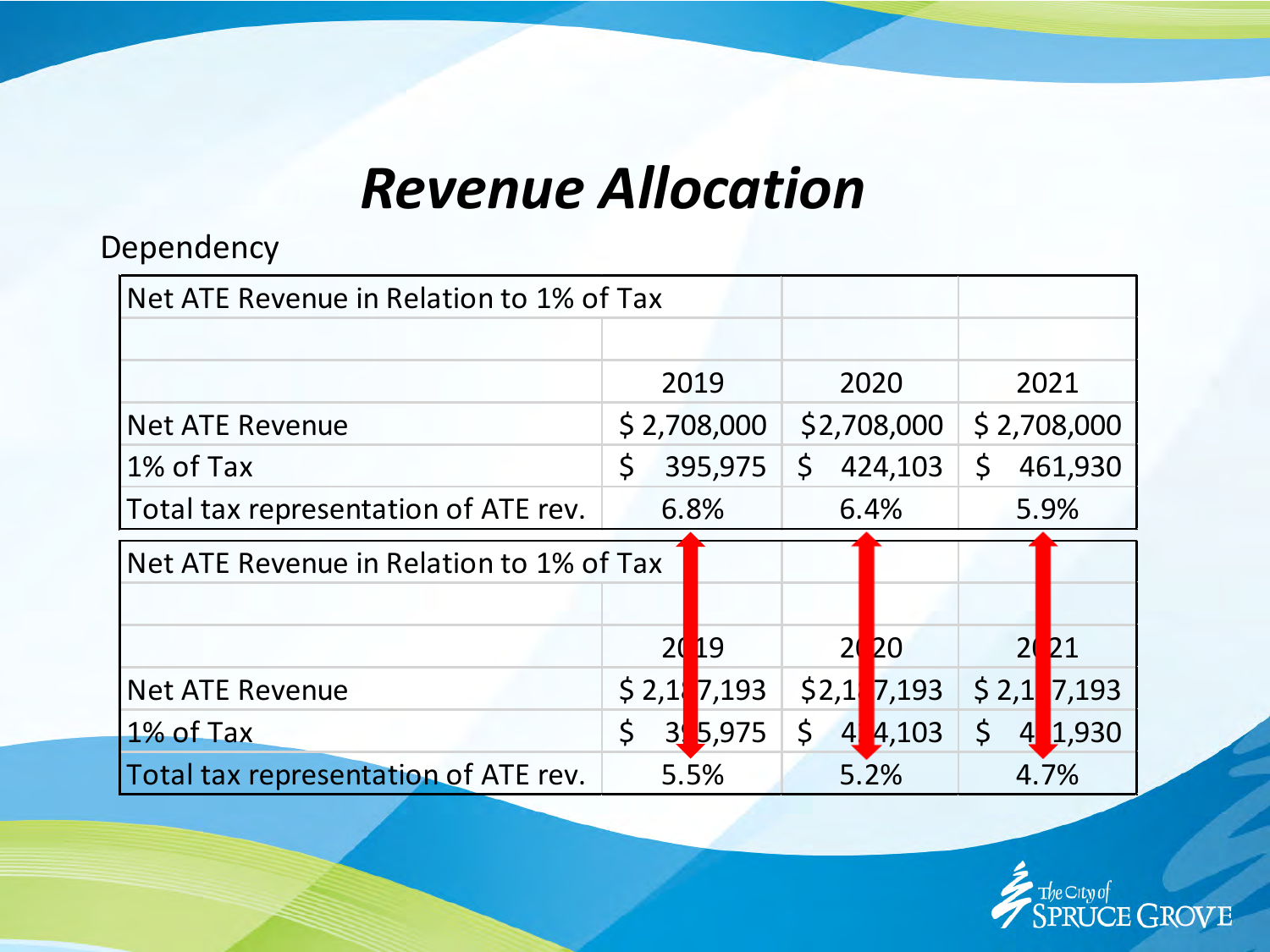General Revenue Explanation

- General revenue does not go into the same line item.
- All revenue has specific GL codes allocated to a certain department (i.e. ATE, permits, user fees, other fines).
- When we say "general" we just mean it isn't allocated to reserves or dedicated for specific purposes.
- On financial statements it all gets consolidated in "sales and users fees".
- Recommendation of providing "segment reporting".
- Segment reporting is the reporting of the operating segments of a company.
- Aggregate the results of two or more segments if they have similar uses (i.e. Community Safety) and disclose.

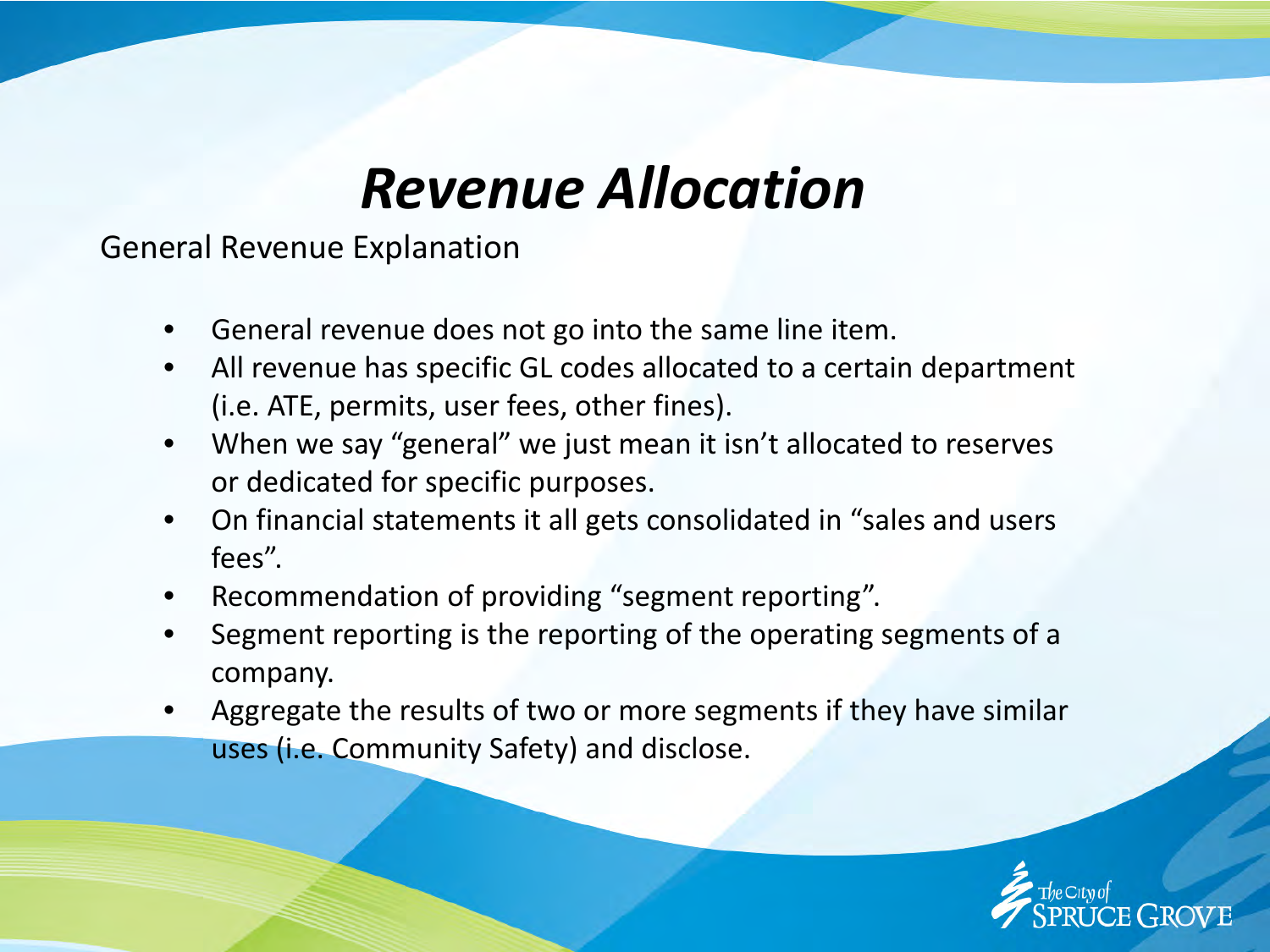#### Transparency & Reporting - Current

#### $124$

#### **DIVISION BUSINESS PLANS**

**COMMUNITY & PROTECTIVE SERVICES** 

Automated Traffic Enforcement (included in Safe City)

|                             | 2017<br>Actual<br>(5000s) | 2018<br><b>Budget</b><br>(5000s) | 2018<br>Forecast<br>(5000s) | 2019<br><b>Budget</b><br>$($ S000s $)$ | 2020<br>Forecast<br>(5000s) | 2021<br>Forecast<br>(5000s) |
|-----------------------------|---------------------------|----------------------------------|-----------------------------|----------------------------------------|-----------------------------|-----------------------------|
| Revenue<br>Fines from ATE   | 4,644                     | 5,213                            | 4.043                       | 4,522                                  | 4,522                       | 4,522                       |
|                             | 4,644                     | 5,213                            | 4,043                       | 4,522                                  | 4,522                       | 4,522                       |
| <b>Expenses</b>             |                           |                                  |                             |                                        |                             |                             |
| Contracted Services for ATE | 1,752                     | 2.474                            | 1,480                       | 1,814                                  | 1.814                       | 1,814                       |
|                             | 1.752                     | 2,474                            | 1,480                       | 1,814                                  | 1,814                       | 1,814                       |
| Annual Surplus due to ATE   | 2,892                     | 2,739                            | 2,563                       | 2,709                                  | 2.709                       | 2,709                       |

Overall, the City of Spruce Grove spent \$15,562,833 in 2017 on Protective Services, including Fire, Enforcement Services, and Safe City and RCMP policing services (fiscal plans for Fire, Enforcement Services and Safe City appear in this section; the fiscal plan for RCMP can be found in the Community & Protective Services Administration section).

There were \$9,404,237 in offsetting revenues (ATE, AHS contract, other fines/permits). The net "cost" of protective services for the City is therefore \$6,158,596.

This is before the addition of 2 RCMP officers approved for 2018, and 2 more RCMP officers and 8 additional firefighters proposed for 2019.

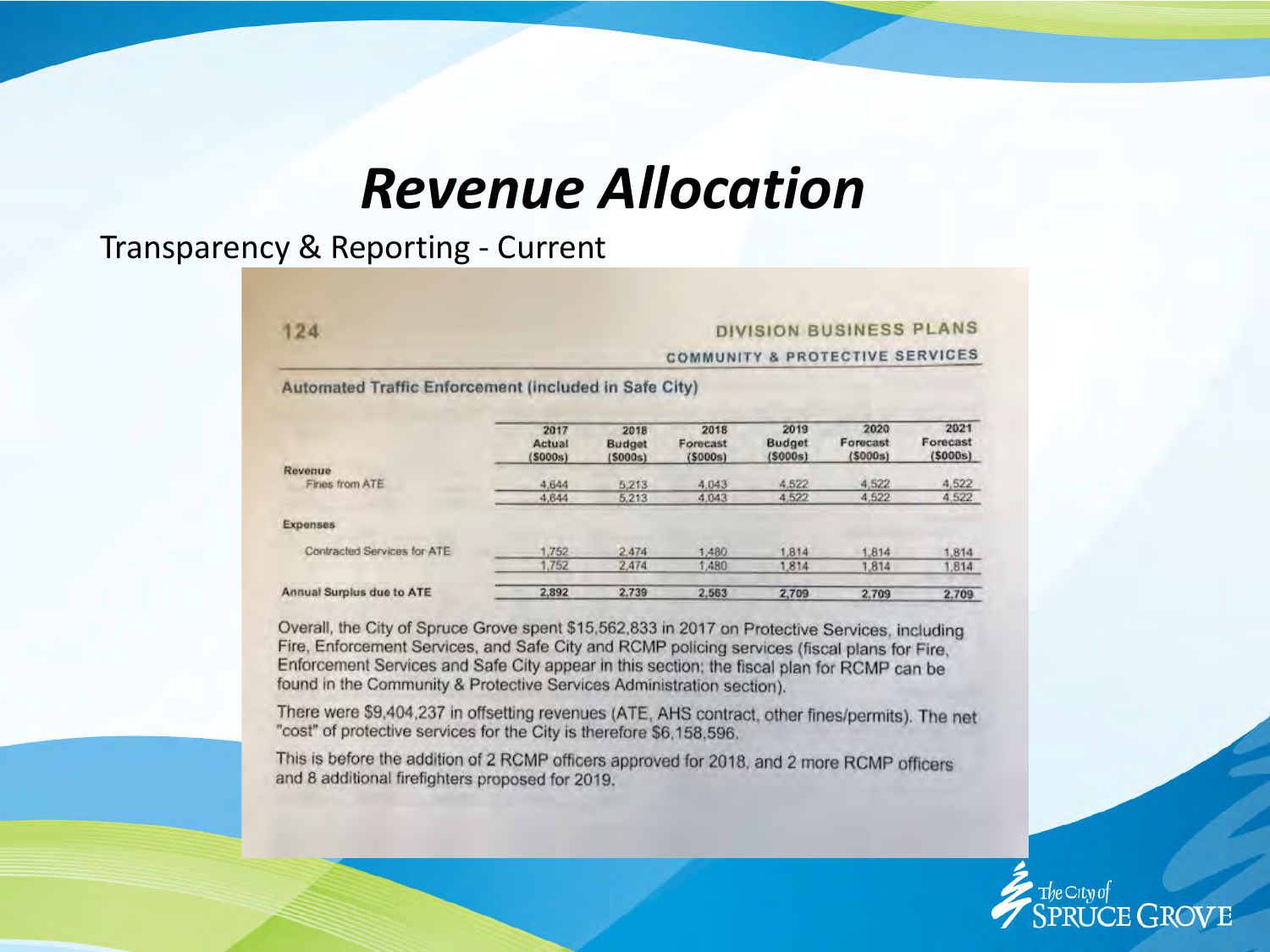#### Transparency & Reporting – Segment Reporting

| <b>Community Safety Initiatives</b>                                        |                    |
|----------------------------------------------------------------------------|--------------------|
|                                                                            |                    |
| Revenue                                                                    | 2018               |
| <b>Safe City ATE Fines</b>                                                 | \$3,650,000.00     |
| Safe City Fire Inspections                                                 | 65,000.00<br>\$    |
| <b>ES Fines</b>                                                            | \$<br>250,000.00   |
| <b>Police Fines</b>                                                        | \$<br>100,000.00   |
| Engineering                                                                | \$                 |
| <b>Total Revenue</b>                                                       | \$4,065,000.00     |
|                                                                            |                    |
| Expenses                                                                   |                    |
| Safe City (salaries, public awareness, training, grants to org, graffitti) | \$<br>502,000.00   |
| <b>ATE Contract</b>                                                        | \$1,450,000.00     |
| ES (salaries, public awareness, training, uniforms, vehicles/facility)     | 1,300,000.00<br>Ś. |
| Pound fees                                                                 | \$<br>125,000.00   |
| <b>RCMP Support Staff</b>                                                  | \$<br>870,000.00   |
| <b>RCMP Facility Costs</b>                                                 | \$<br>200,000.00   |
| <b>RCMP School Resource Officer</b>                                        | \$<br>30,000.00    |
| <b>RCMP Crime Analyst</b>                                                  | \$<br>50,000.00    |
| <b>RCMP Contract</b>                                                       | \$3,000,000.00     |
| Engineering (speed signs, salaries, intersection reviews/upgrades,         |                    |
| signage, improvements)                                                     | 500,000.00<br>\$   |
| <b>Total Expenses</b>                                                      | \$7,525,000.00     |
|                                                                            |                    |
| Surplus/(deficit)                                                          | $$$ (3,460,000.00) |
|                                                                            |                    |
| *Additionally, the City will be adding 2 RCMP officers each year for       |                    |
| the next 3 years & 2 CPO's (1 in 2020 & 1 in 2021)                         |                    |

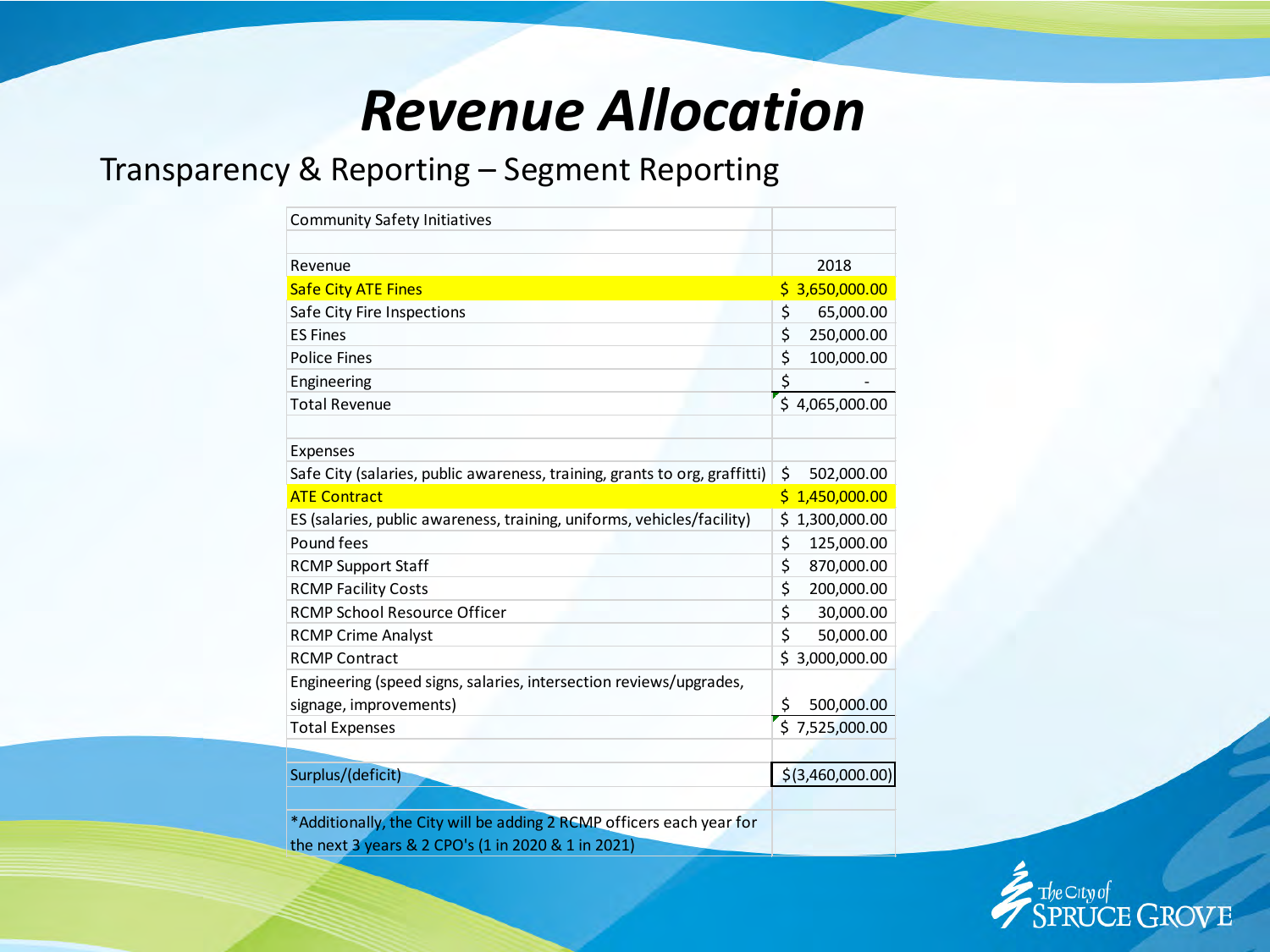**Options** 

- Motion defeated. Direction to bring back how it may look.
- Policy has original recommended direction.
- Recommendation included "more detail" on Traffic Safety initiatives.
- Annual Report, Corporate Plan, other publications (e.g.'s of % of overall budget, relation to 1% tax, and safety initiative expense breakdown).
- During policy discussion further consensus/direction can be provided (amend policy if necessary for revenue allocation).

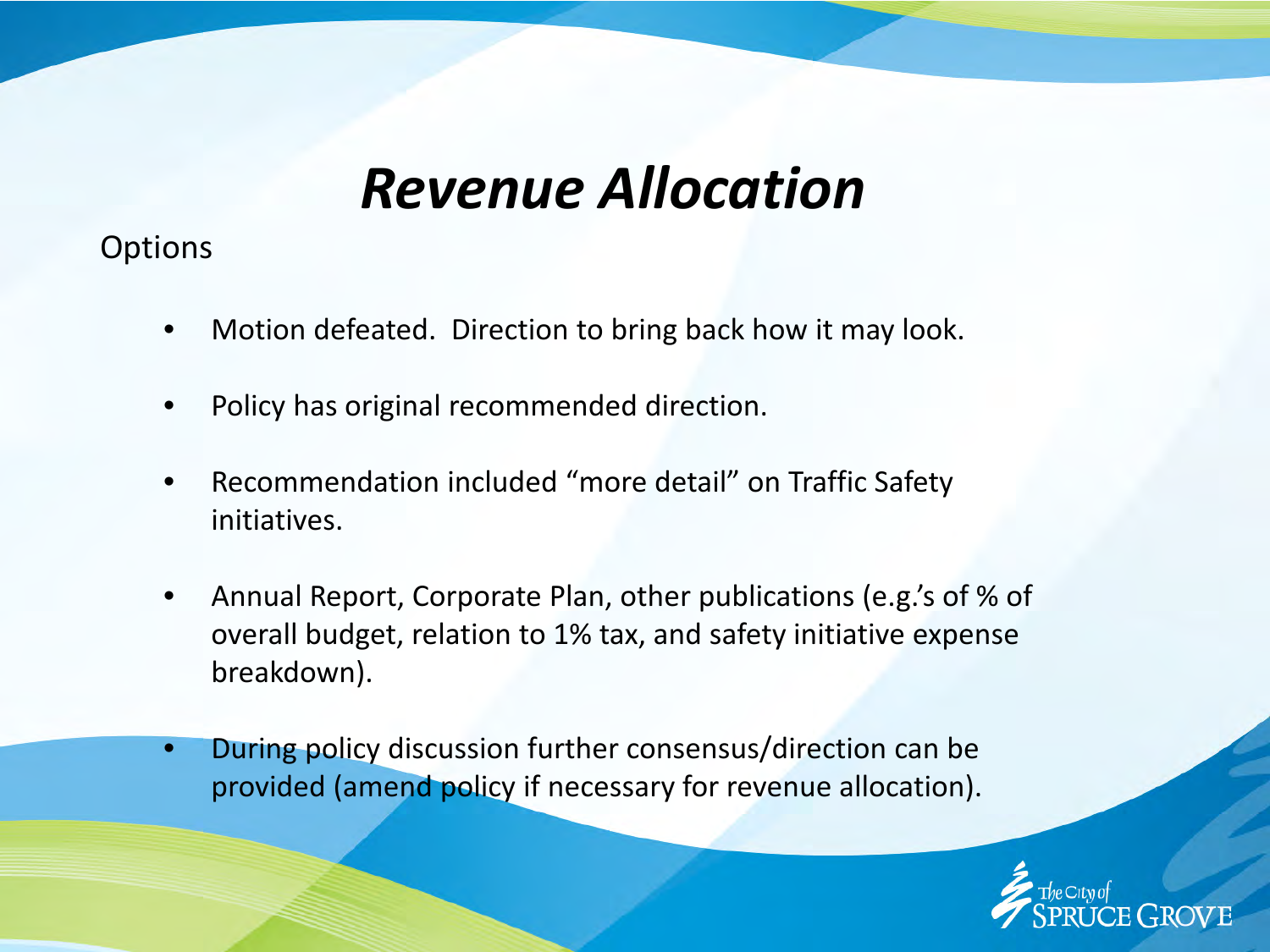## *Council Policy*

- Policy Statement
- **Purpose** 
	- 1. Council's direction to ensure transparency/ownership
	- 2. Traffic safety
	- 3. One tool…enhances other things
	- 4. Supports values, principles, goals of strategic plan
- Responsibilities (Council, Administration, RCMP)
	- Most are from Guideline
- Public Awareness and Reporting
	- More than the Guideline
- Advisory Committee
	- General at this time
- **Financial direction and understanding**